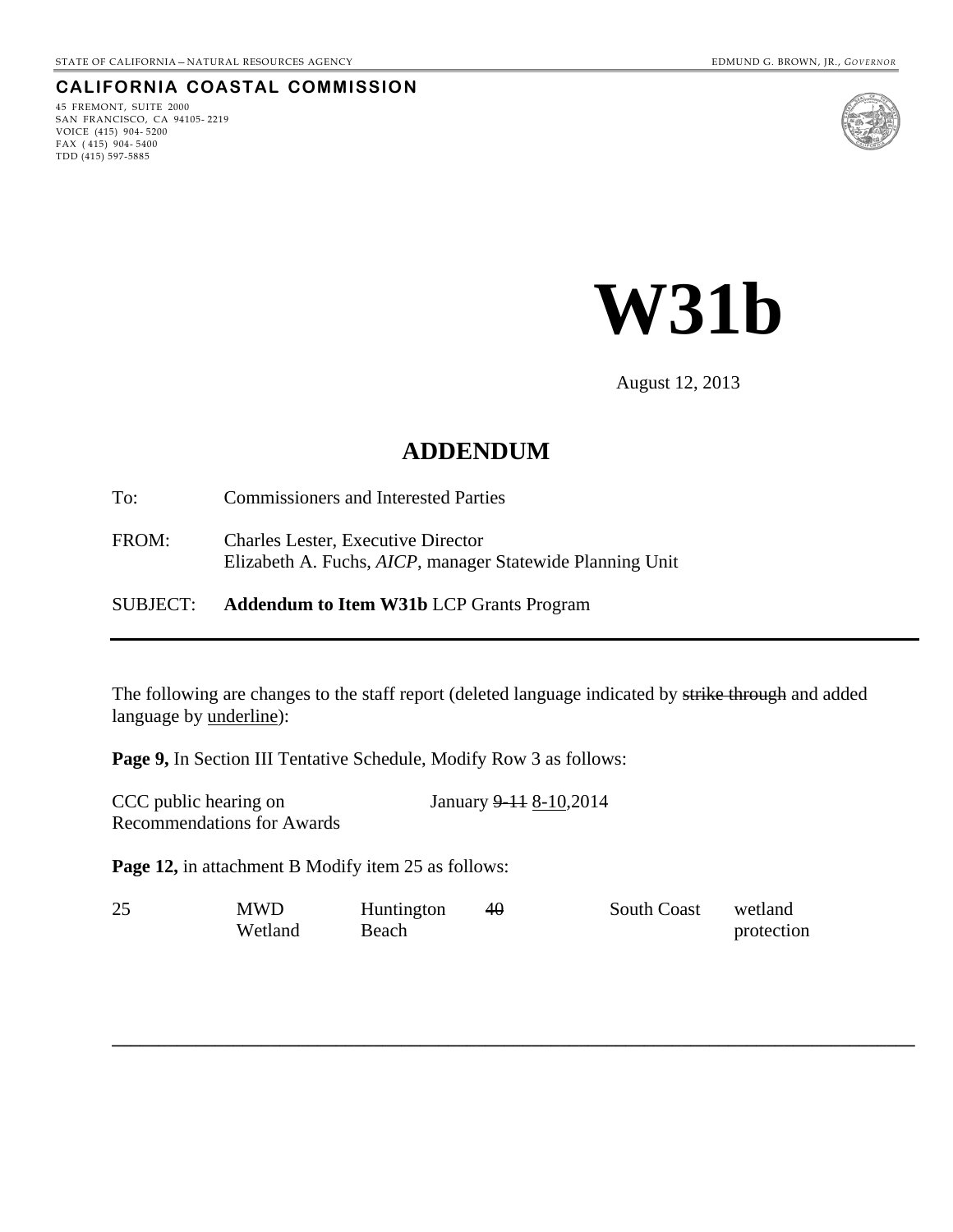# **CALIFORNIA COASTAL COMMISSION**

<span id="page-1-0"></span>45 FREMONT, SUITE 2000 SAN FRANCISCO, CA 94105- 2219 VOICE (415) 904- 5200 FAX ( 415) 904- 5400 TDD (415) 597-5885



# W31b

August 2, 2013

#### TO: COMMISSION AND INTERESTED PERSONS

FROM: CHARLES LESTER, EXECUTIVE DIRECTOR ELIZABETH A. FUCHS, *AICP*, MANAGER, STATEWIDE PLANNING

# SUBJECT: **Recommended Priorities for FY2013 Local Coastal Program (LCP) Grant Program**

#### **SUMMARY OF STAFF RECOMMENDATION**

\_\_\_\_\_\_\_\_\_\_\_\_\_\_\_\_\_\_\_\_\_\_\_\_\_\_\_\_\_\_\_\_\_\_\_\_\_\_\_\_\_\_\_\_\_\_\_\_\_\_\_\_\_\_\_\_\_\_\_\_\_\_\_\_\_\_\_\_\_\_\_\_\_\_\_\_

The Budget Act of 2013 provides an appropriation of \$1 million dollars for Coastal Commission grants to local governments to support Local Coastal Program (LCP) planning. There is a need to complete LCPs that have not yet been certified and to update LCPs that may no longer reflect changed circumstances and new scientific information, including new understandings and concern for the effects of climate change. This staff report recommends the Commission adopt eligibility priorities and criteria for the review of grant applications and awarding of funds. Once adopted, staff will develop a request for proposals from local government. Recommendations for individual awarding of grants will return to the Commission for adoption at a later date.

Staff is recommending that priority for grants be given to new LCP Certification, including LCPs for Areas of Deferred Certification, LCP updates, and LCP amendments that address issues related to the effects of climate change. The Commission currently has a steady load of LCP amendment work, ranging from comprehensive LCP updates, to more targeted LCP amendments, and project-driven amendments. In assessing grant applications, lower priority would be placed on more narrow amendment proposals as opposed to more comprehensive updates that address new information, changed conditions, scientific knowledge, etc. Standalone project-driven LCP amendments would not be eligible.

Staff is also recommending that the priority grants be evaluated based on a number of criteria including: the public benefit and statewide Coastal Act significance of issues addressed by the amendment or submittal; the relative need for, and extent of, a proposed LCP update; the extent to which the proposal would address climate change concerns; the likelihood of success and effectiveness of the effort; the potential for reduction of Commission permit workload in uncertified areas; and the relationship of the application to other related planning work or other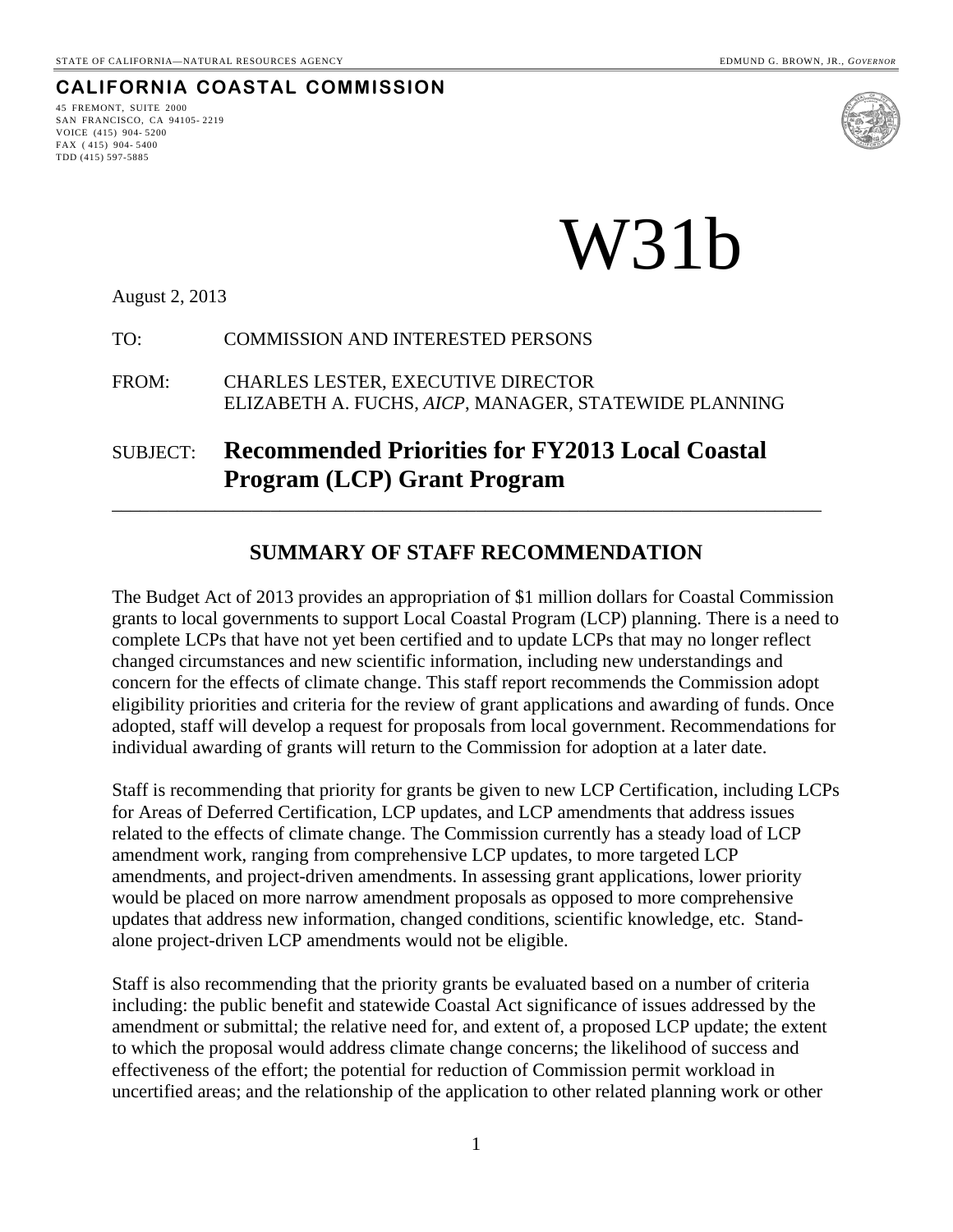state or regional planning efforts and the availability and amount of local or other matching funds.

Staff recommends that the California Coastal Commission **adopt the priorities and criteria** for eligibility for, and allocation of, LCP Grant Program funds for the period July 1, 2013-June 30, 2014.

# **TABLE OF CONTENTS**

# **Attachments**

| A.        |  |
|-----------|--|
| <b>B.</b> |  |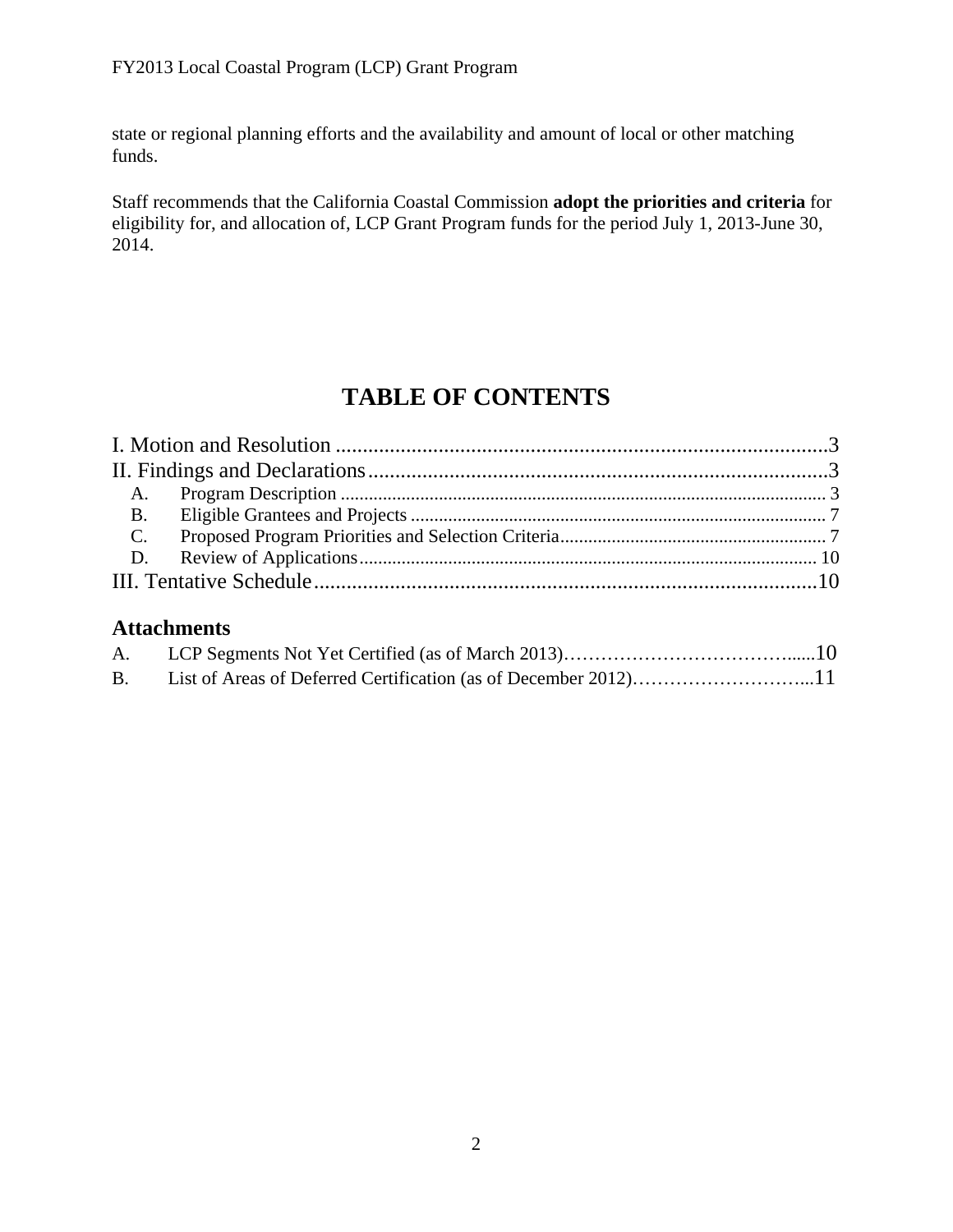# <span id="page-3-0"></span>**I. MOTION AND RESOLUTION**

#### **Motion:**

*I move that the Commission adopt the priorities and criteria for allocating the \$1 million in LCP Planning Grant funds for FY 2013-2014, as set forth in the staff recommendation.* 

Staff recommends a YES vote. Passage of this motion will result in adoption of priorities and criteria for the review and recommended awards of LCP planning grant applications. The motion passes only by affirmative vote of a majority of the Commissioners present.

#### **Resolution**:

*The Coastal Commission hereby approves the eligibility, priorities and evaluation criteria for the review and administration of the LCP grant applications for FY 2013 as set forth in this report and authorizes staff to solicit and evaluate proposals, subject to the condition that the Coastal Commission shall approve final award of any grants under this program*.

# <span id="page-3-1"></span>**II. FINDINGS AND DECLARATIONS**

#### <span id="page-3-2"></span>**A. PROGRAM DESCRIPTION**

The Budget Act of 2013 provides an appropriation of \$1 million dollars for Coastal Commission grants to local governments to support Local Coastal Program (LCP) planning. There is a priority need to complete LCPs that have not yet been certified and to update older LCPs that may no longer reflect changed circumstances and new scientific information, including addressing the effects of climate change.

Over the past 40 years, when funds were appropriated, the Coastal Commission was able to provide substantial financial and technical support to local governments for the preparation and implementation of their Local Coastal Programs. But FY 01/02 was the last year the Commission's budget included funds (\$500,000) for LCP Local Assistance grants. At that time, the grant awards ranged from \$30,000 to \$124,000. The current LCP Grant program includes \$1,000,000 in FY 13 for LCP Grants, with the focus on completing new and updating previously certified LCPs to reflect changed conditions, new issues and scientific information. A list of the remaining uncertified jurisdictions is shown in Attachment A and the Areas of Deferred Certification in Attachment B. Few LCPs have been entirely and comprehensively updated, but several (roughly 20%-30%) have been updated in part. However, through coordination with local governments, Commission staff is aware of significant local planning underway to update LCPs and this grant program could provide an additional incentive for local governments to pursue such updates. In addition, the Ocean Protection Council, in coordination with the State Coastal Conservancy and the Coastal Commission, is awarding \$2.5 million in grants to update LCPs to address sea level rise. This Commission LCP Grant program will complement and be coordinated with that effort.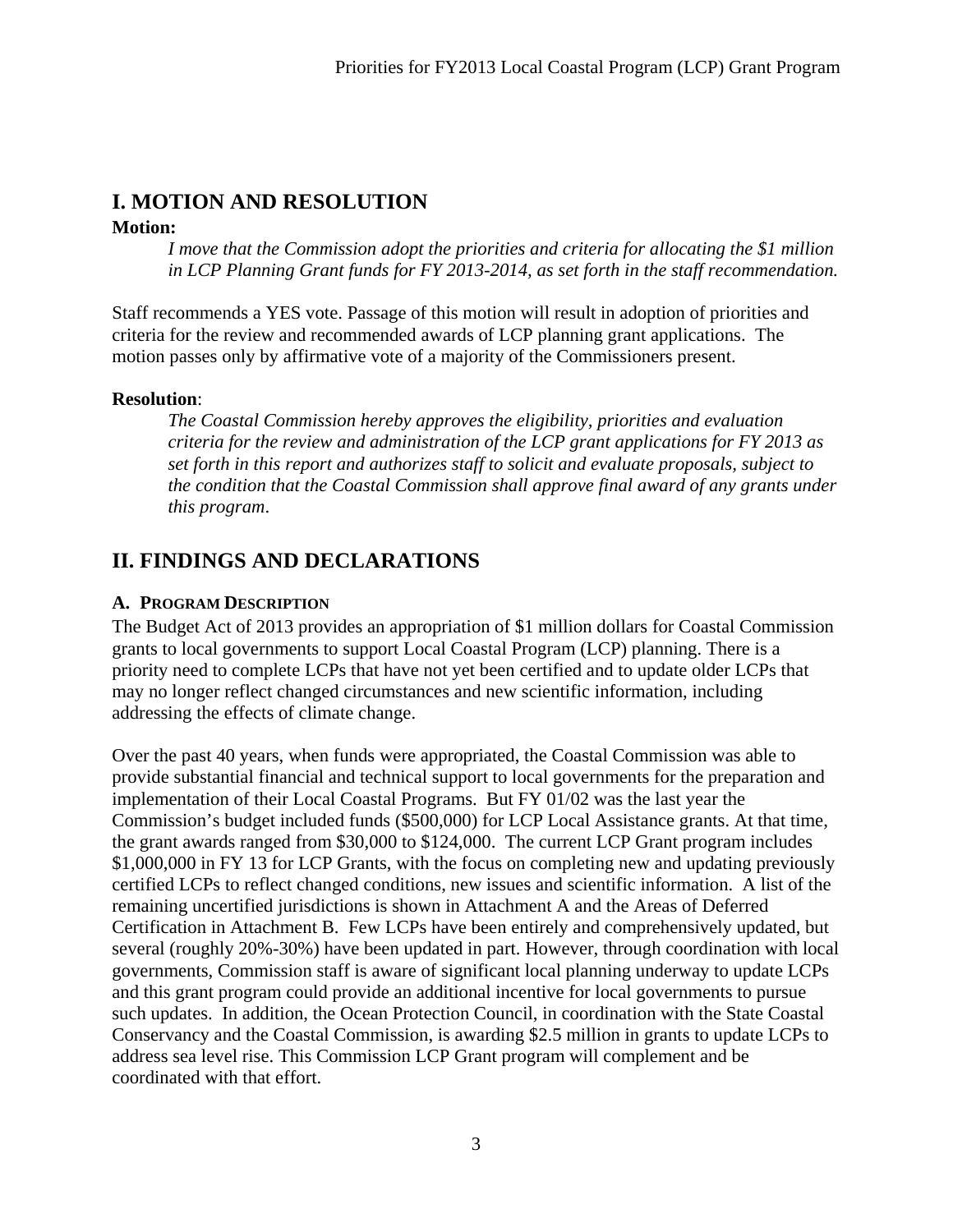#### **Consistency with the Coastal Act**

The LCP Program is an essential component of the Coastal Act. LCPs implement the statewide goals and policies of the Coastal Act at the local level. Section 30500 of the Coastal Act requires that local governments prepare LCPs:

#### *Section 30500 Preparation*

 *(a) Each local government lying, in whole or in part, within the coastal zone shall prepare a local coastal program for that portion of the coastal zone within its jurisdiction. However, any local government may request, in writing, the commission to prepare a local coastal program, or a portion thereof, for the local government. Each local coastal program prepared pursuant to this chapter shall contain a specific public access component to assure that maximum public access to the coast and public recreation areas is provided.* 

 *(b) Amendments to a local general plan for the purpose of developing a certified local coastal program shall not constitute an amendment of a general plan for purposes of [Section 65358 of the Government Code](http://www.leginfo.ca.gov/calaw.html).* 

 *(c) The precise content of each local coastal program shall be determined by the local government, consistent with Section [30501,](#page-1-0) in full consultation with the commission and with full public participation.*

Under the Coastal Act, the Commission may provide assistance to local governments in their LCP planning efforts:

#### *Section 30336 Planning and regulatory assistance to local governments*

 *The commission shall, to the maximum extent feasible, assist local governments in exercising the planning and regulatory powers and responsibilities provided for by this division where the local government elects to exercise those powers and responsibilities and requests assistance from the commission, and shall cooperate with and assist other public agencies in carrying out this division. Similarly, every public agency, including regional and state agencies and local governments, shall cooperate with the commission and shall, to the extent their resources permit, provide any advice, assistance, or information the commission may require to perform its duties and to more effectively exercise its authority.* 

The Coastal Act also provides for procedures for awarding planning grants:

#### *Section 30351 Local coastal program implementation grants; purpose; procedures*

 *The commission shall, not later than July 1, 1980, prepare and adopt procedures for the issuance and management of local coastal program implementation grants. The*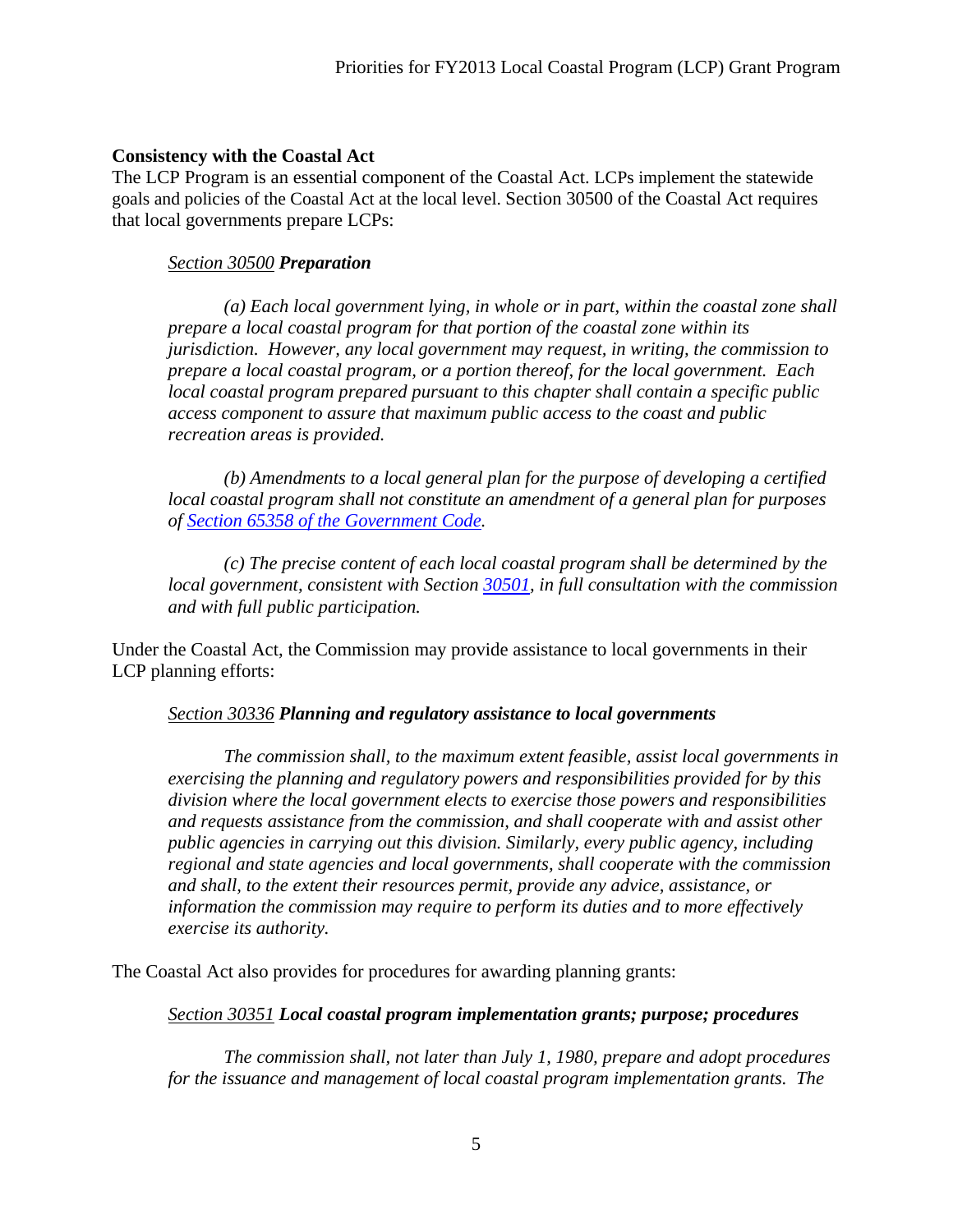*purpose of the grants program is to provide, to the extent funds are available, financial assistance for local governments and, in cases the commission deems appropriate, other public agencies to carry out certified local coastal programs. The procedures required by this section shall specify, consistent with the criteria set forth in subdivision (a) of Section [30350](#page-1-0), the categories of expenditures eligible for implementation grants and shall include procedures for application, review, approval, and disbursement of grant funds.* 

The Commission's regulations outline the common methodology for developing a new LCP. These procedures for new LCP development, which would pertain to any grant application for an uncertified area, are outlined in the California Code of Regulations Section 13505, and subpart (d) outlines the required findings for approval of work programs:

(d) *The Commission shall approve the work program and authorize the grant for disbursement of state or federal funds to the local government where it finds, after public hearing, that: (1) the scope of tasks outlined appears to address adequately the policies of Chapter 3 of the Coastal Act, including uses of more than local importance and potential cumulative impacts or conflicts with other jurisdictions; (2) the costs of undertaking such tasks are reasonably related to the amount of work needed to resolve coastal planning issues; (3) tasks to be contracted for under such grants are not already required under other statutes or more appropriately undertaken by other agencies; and (4) the work program includes measures for involving the public and other agencies adequate to comply with the Coastal Act and with the requirements of the funding authority. If any issues not included in the work program are later determined to require further analysis as part of the local coastal program preparation, the work program shall be renegotiated to include the additional items and any additional funding assistance that may be required.* 

Financial assistance has, and will continue to be, a critical means to assist local governments in their coastal planning. Such financial assistance can serve as an incentive for local government to undertake such planning work. The applications for these LCP grant funds will require a complete work program and timeline for completion of the LCP planning work. The Commission will review and approve the recommended award of any grant funds and the proposed work programs will be part of that future action. Thus, as proposed, this grant program will facilitate the completion and update of LCPs consistent with the provisions of the Coastal Act and California Code of Regulations.

#### **Consistency with the Strategic Plan**

 $\overline{a}$ 

Goal 4 of the Commission's adopted Strategic Plan<sup>[1](#page-5-0)</sup> is to Strengthen the LCP Program. One of the important LCP strategies concerns completing the certification of LCPs. While most of the coast (approximately 85% of the geographic area) is governed by a certified LCP, the remaining uncertified areas continue to pose a significant coastal permit workload for the Commission. In

<span id="page-5-0"></span><sup>&</sup>lt;sup>1</sup> California Coastal Commission, Strategic Plan 2013-2018, Approved April 2013. Accessed on 8/1/2013 at [http://www.coastal.ca.gov/California%20Coastal%20Commission%20Final%20Strategic%20Plan%202013-](http://www.coastal.ca.gov/California%20Coastal%20Commission%20Final%20Strategic%20Plan%202013-2018.pdf) [2018.pdf](http://www.coastal.ca.gov/California%20Coastal%20Commission%20Final%20Strategic%20Plan%202013-2018.pdf)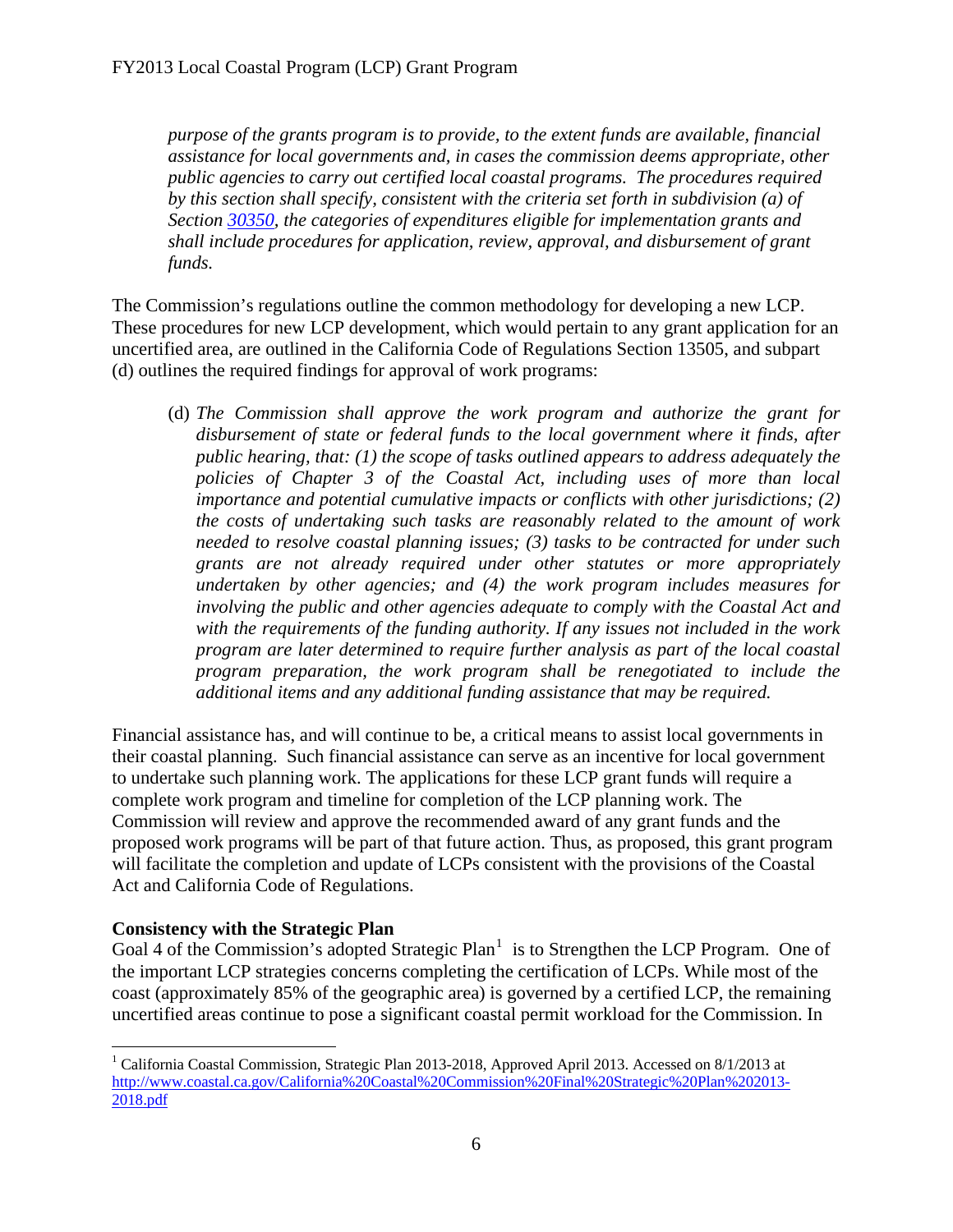addition, many important public access, coastal resource protection, and priority coastal development issues remain to be more comprehensively addressed by an LCP in these areas, as contemplated by the Coastal Act. In addition to the uncertified areas, most of the LCPs that were certified in the 1980s and 1990s are out of date, and need updating to reflect changed conditions and new information and knowledge, new programs and policies and other significant changes.

This grant program addresses the following Objectives and Action items of the Strategic Plan:

*Objective 4.1 Pursue Completion of LCP Certification for uncertified segments and Areas of Deferred Certification where feasible.*

*Action 4.1.3 Where local jurisdictions are willing, work together to identify funding and workload management strategies to support development and certification of LCPs and ADCs* 

*Objective 4.2 Work with local governments to Update LCPs where feasible* 

*Objective 4.4 Continue to Improve Communication and Planning with Local Government Action* 

*Action 4. 4.6 Pursue joint LCP funding strategy with local government (see Action 7.4.2).* 

*Action 7.4.2 Prepare a Budget Change Proposal (BCP) to request enhanced support for LCP planning. Work with partners, including local governments, on a joint budget enhancement strategy to secure additional funds* 

#### <span id="page-6-0"></span>**B. ELIGIBLE GRANTEES AND PROJECTS**

These grants are intended to provide assistance to local governments responsible for developing and amending Local Coastal Programs. Because the funds were appropriated to focus on LCP completion and update, project-specific LCP Amendments are not eligible for these grants unless such proposals will result in certification of an LCP for a complete ADC or complete LCP segment. Also, completion of updated resource studies or other potential components necessary to an LCP submittal or LCP amendment may only be eligible if they are part of an LCP Amendment or submittal that otherwise ranks high on the criteria for grant awards, such as a high likelihood of success to address an important coastal resource issue or set of issues.

#### <span id="page-6-1"></span>**C. PROPOSED PROGRAM PRIORITIES AND SELECTION CRITERIA**

#### **PRIORITIES**

Applications for FY 13 LCP planning grants will be evaluated for their ability to complete or update an LCP. This will include: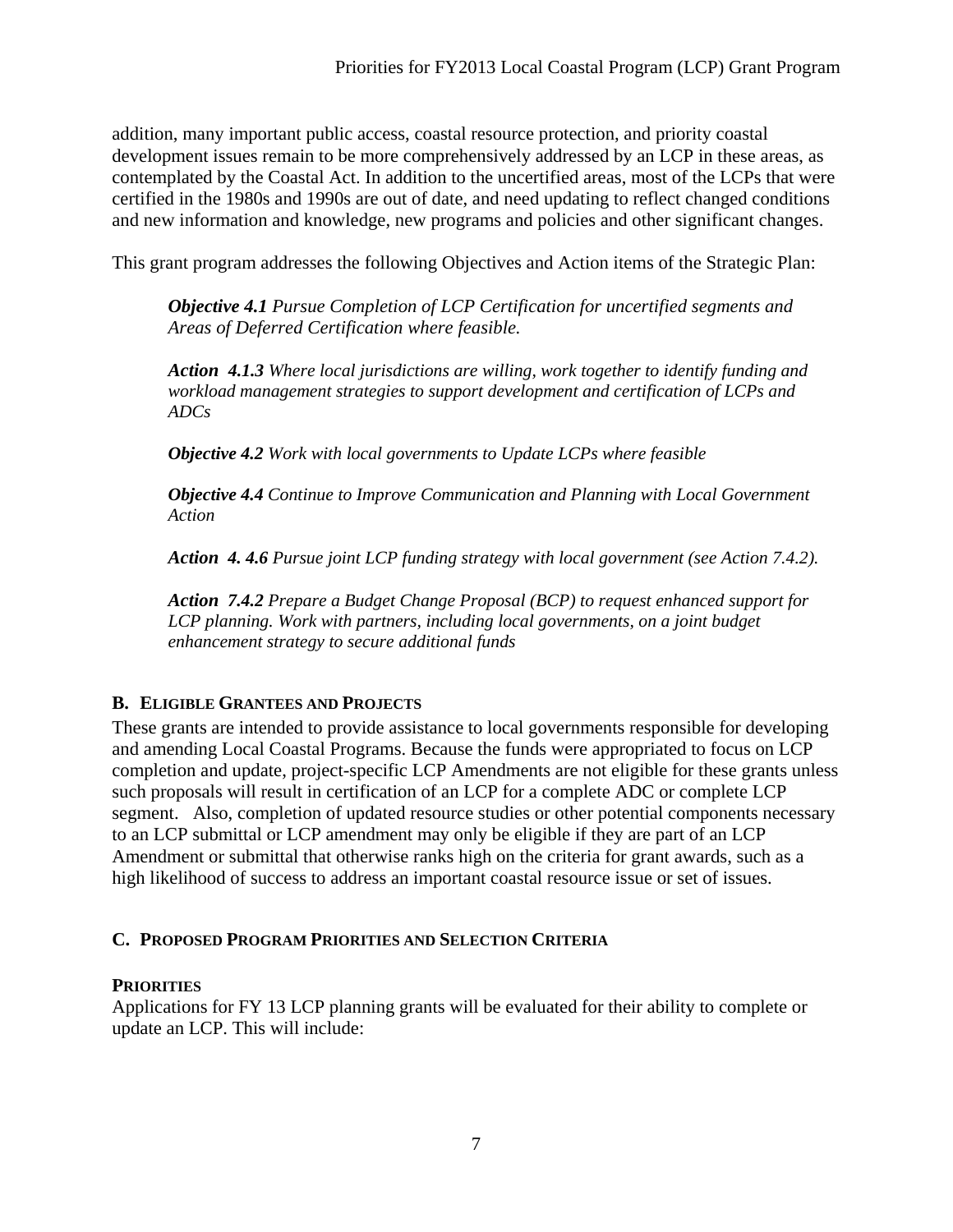- Completion of land use plan and/or zoning work to achieve certification of a Local Coastal Program (LCP) or an Area of Deferred Certification (ADC) resulting in the new transfer of coastal development permit authority to the local government in these areas;
- Planning and/or zoning work to significantly update certified LCPs or LCP segments in whole or in part to reflect changed conditions, new information and scientific knowledge, new programs and policies, or other significant changed circumstances. Updates that address the effects of climate change, such as sea level rise, will be given special consideration.

Applicants will be expected to identify the specific elements of their LCP that they expect to complete or to update through this grant program, and a work program and timeline.

#### **EVALUATION CRITERIA**

Staff will evaluate the grant applications against the following selection criteria. The criteria will be considered as a whole (not weighted) and compared across the applications received. Grant applications recommended for award of funds will be brought back to the Commission for approval.

#### **Public Benefit/Significance**

The Commission will consider the extent to which the proposed LCP planning effort will address issues of statewide significance and maximize public benefits of the coast. These can include: preserving and enhancing coastal habitat, protecting, providing and enhancing public access, protecting priority land uses such as agriculture, coastal dependent development or recreation, protecting and providing lower cost visitor and recreational opportunities, and addressing climate change.

LCPs are the means to implement the policies of Chapter 3 of the Coastal Act at the local level and when submitted are reviewed by the Commission for conformance with the Coastal Act. As LCPs have become more dated, their ability to provide an up to date framework to govern coastal development in light of changed circumstances and new scientific information may be weakened. As one purpose of this grant program is to update LCPs, the Commission will must consider the extent to which priority Coastal Act resources are addressed and the public benefits maximized.

#### **Relative Need for LCP Update/Extent of Update**

Related to the public benefits of a proposal, the Commission will consider the relative need for an LCP update, considering the length of time since an LCP or LCP segment has been updated and the significance of the issues proposed to be updated. For example, many sensitive species and habitats have been identified since the time of certification of many LCPs. A proposal to update an LCP's environmentally sensitive habitat (ESHA) policies, ordinances, resource maps, etc. may be an important update in specific jurisdictions. Other jurisdictions may benefit from updates in policy areas that will resolve known deficiencies or sources of conflict and/or appeals of local coastal development permits to the Commission. In addition, the extent or scope of an update is an important consideration, with higher priority being placed on proposed updates of greater extent/scope, such as a complete LUP/IP update, or an update that results in comprehensive updating of one or more policy areas or a geographic sub-area.

#### **Addressing the Effects of Climate Change**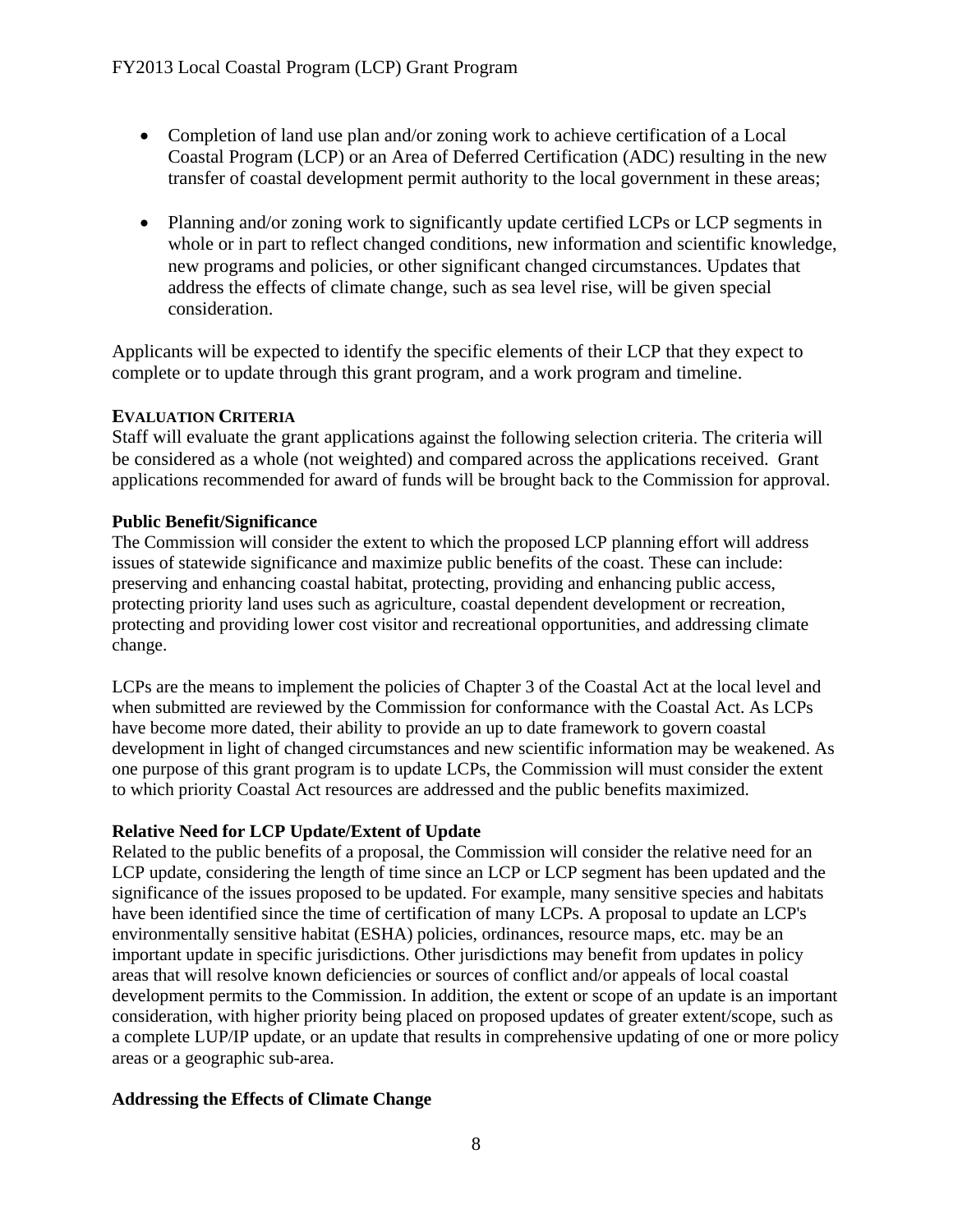Climate change is one of the most significant policy areas to emerge since many of the LCPs have been certified. The Commission is seeking LCP updates that address the effects of climate change, including sea level rise and other coastal hazards, as well as other issue areas affected by climate change, such has changes in habitat, fire hazards, and transportation and land use policy to facilitate reductions in greenhouse gas emissions and vehicle miles travelled. Special consideration will be given to LCP amendment proposals to address this policy area.

#### **Likelihood of Success/Effectiveness**

The Commission has had past grant programs where the investment of public funds has not resulted in completed certified LCPs or LCP Amendments. In a few cases, funding has been awarded but reverted. Overall, the success of the Commission's grant program will be measured by the progress made toward LCP certification or update.

The Commission thus will consider the likelihood of success of each proposal, including evaluating the practicality, feasibility, and effectiveness of a proposed work program that may lead to successful implementation. Proposals should address the need for coordination with the public and the Commission, and provide for practicable benchmarks for LCP amendment development and review. Other evidence in support of this criteria may include resolutions of intent and endorsement for the proposed work from the jurisdiction and other organizations, matching funds or other complementary efforts (see below), or other factors that may affect the likelihood that an LCP amendment will be successfully completed. Applicants will be asked to describe any LCP planning work that has been initiated or is already underway at the local level and how this grant program is needed to substantially further that effort. A resolution from the applicant committing to completing an LCP Amendment submittal to the Commission will be required as part of the application.

For new LCP development, the local government should demonstrate its willingness and capacity to assume local coastal development permit processing. Related, some areas of the coastal zone remain uncertified because the Commission and local government have been unable to reach agreement on the resolution of issues or the issue is particularly intractable. The Commission will consider the likelihood that such areas and specific policy questions can be successfully addressed, leading to certification of the area.

#### **Workload**

The Commission will consider the level of existing permit workload generated by uncertified jurisdictions and thus the relative statewide benefits of certification of any particular jurisdiction.

While most of the geographic area of the coastal zone is under certified LCPs, there are 36 segments that are not yet certified and 44 specific Areas of Deferred Certification. The Commission is responsible for review of all coastal development permits in these uncertified areas. If LCPs were certified for these areas, then most coastal development permits would be reviewed at the local level and the Commission's staff resources could be reallocated to assist matters of more statewide significance and importance, such as early coordination with local government on LCP planning matters, as well as oversight, review, and coordination with local governments on LCP implementation.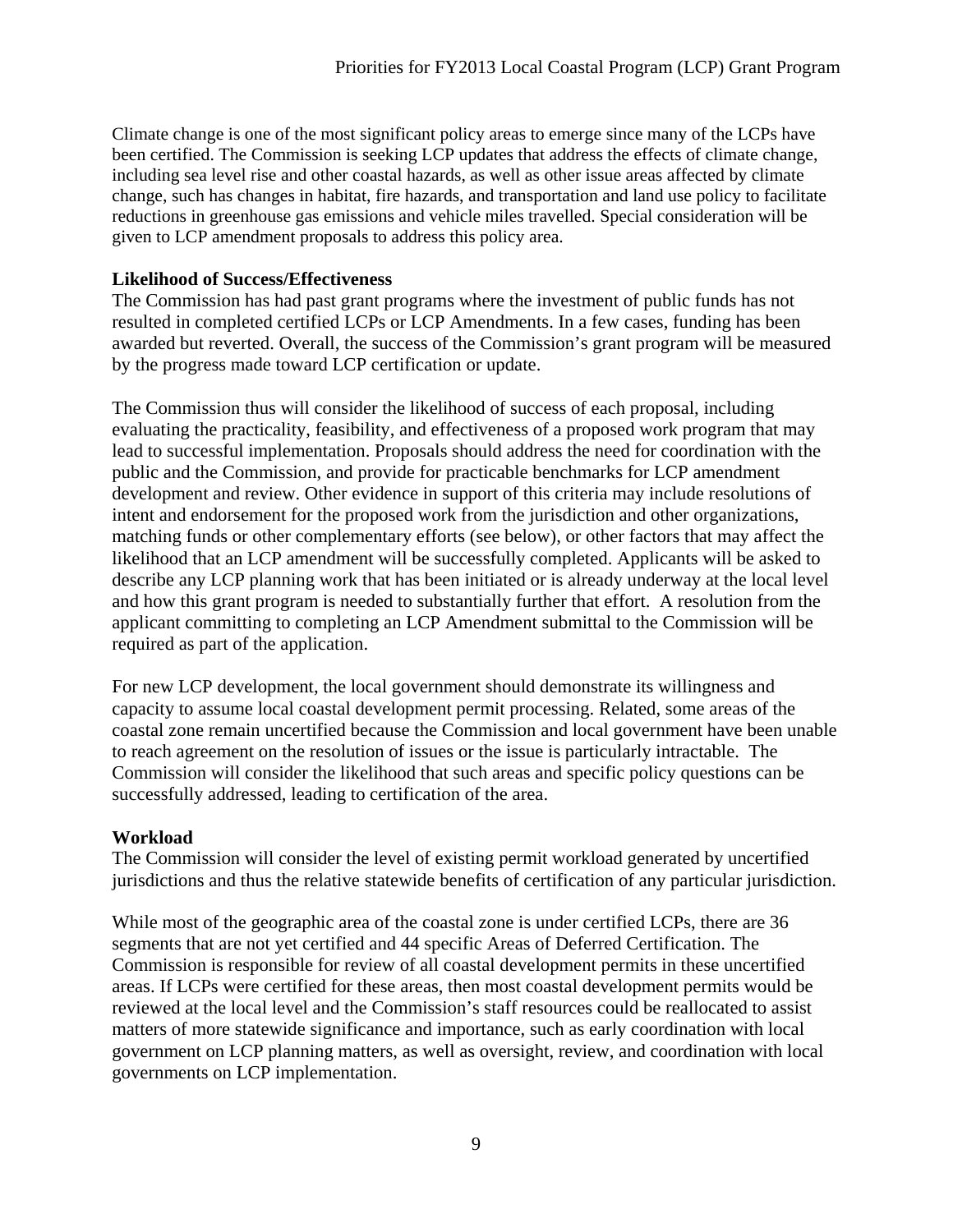#### **Project Integration/Leverage/Matching Funds**

The Commission will consider the relationship of the LCP work program to other planning work being undertaken by the jurisdiction. Applicants will be asked to describe any other related grant awards (such as through the Ocean Protection Council, Coastal Conservancy or the Strategic Growth Council) that may support the LCP planning work and any availability and amount of local matching funds.

There are several related grant programs underway which may positively integrate with this LCP Planning Grant program. For example, the Ocean Protection Council is currently processing applications for grants to update LCPs to address Sea Level Rise. The Coastal Conservancy is administering a Climate Ready grant program [\(http://scc.ca.gov/files/2013/07/Climate-Ready](http://scc.ca.gov/files/2013/07/Climate-Ready-grant-announcement-July-18_FINAL.pdf)[grant-announcement-July-18\\_FINAL.pdf\)](http://scc.ca.gov/files/2013/07/Climate-Ready-grant-announcement-July-18_FINAL.pdf). The Strategic Growth Council provides a Sustainable Communities Planning Grant and Incentives Program to fund efforts to conduct planning activities that will foster sustainable communities, lead to reduced greenhouse gas emissions, and achieve other sustainability objectives, and for which coastal jurisdictions are eligible to apply. The Commission will consider the ability to integrate and leverage any additional program funds available that could help support a comprehensive LCP certification effort or update.

#### <span id="page-9-0"></span>**D. REVIEW OF APPLICATIONS**

As a competitive grant program, staff will review and rank applications according to the adopted priority and criteria, and will prepare recommendations for CCC authorization of individual grant awards. The level of funding that staff will recommend to the Commission for a particular award will be determined by evaluating the grant requests against other considerations including:

- $\bullet$  the amount of available grant funds (\$1,000,000) and the number of competing applications;
- the sequence of tasks and likelihood of timely completion of the work program;
- the necessity of each task; and,
- the reasonableness of costs proposed for specific tasks.

# <span id="page-9-1"></span>**III. TENTATIVE SCHEDULE**

The tentative proposed schedule for the grant program (subject to change) is presented below.

| Announce 2013 Application Requirements and Deadlines | <b>August 19, 2013</b> |
|------------------------------------------------------|------------------------|
| Deadline for Submittal of Grant Applications         | November 15, 2013      |
| CCC public hearing on Recommendations for Awards     | January 9-11,2014      |
| <b>Execute Contracts</b>                             | January-March, 2014    |
| <b>Contract Start Dates</b>                          | March 2014             |
| Deadline for Completion of Work Products             | July 1 2016            |

# **Attachments**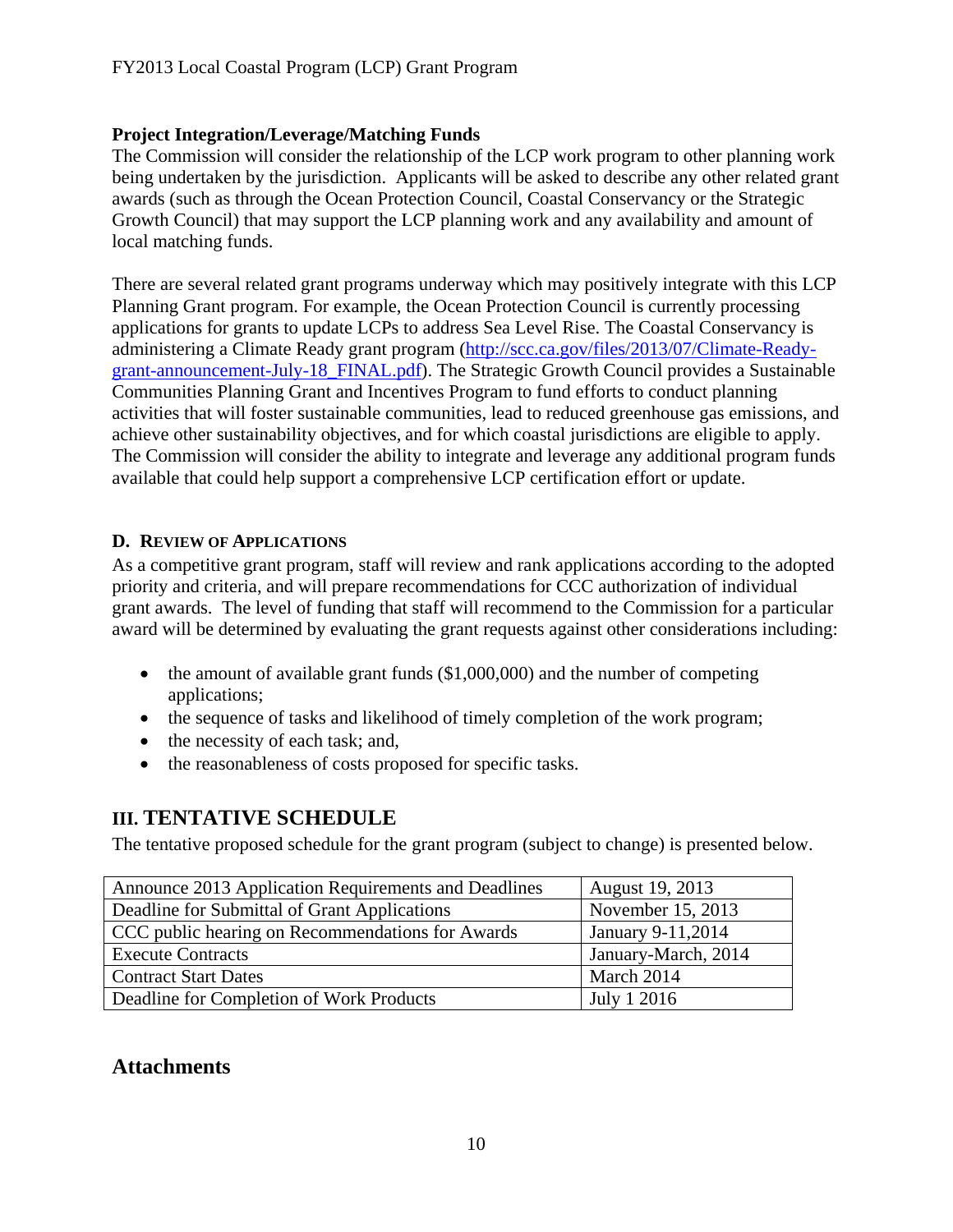# **A. LCP SEGMENTS NOT YET CERTIFIED (AS OF MARCH 2013)**

# **B. LIST OF AREAS OF DEFERRED CERTIFICATION (AS OF DECEMBER 2012)**

# **ATTACHMENT A**

# **LCP Segments Not Yet Certified (as of March 2013)**

|                | <b>LCP Segment Name</b>                             |
|----------------|-----------------------------------------------------|
| $\mathbf{1}$   | Del Norte County - Pt. St. George segment           |
| $\overline{c}$ | City of Fortuna                                     |
| 3              | Mendocino County - Pygmy Forest segment             |
| $\overline{4}$ | City/County of San Francisco - Olympic Club segment |
| 5              | City of Seaside (certification pending)             |
| 6              | City of Monterey Laguna Grande segment              |
| $\overline{7}$ | City of Monterey Del Monte Beach segment            |
| 8              | City of Monterey Harbor segment                     |
| 9              | City of Monterey Cannery Row segment                |
| 10             | City of Monterey Skyline segment                    |
| 11             | City of Pacific Grove                               |
| 12             | City of Goleta                                      |
| 13             | Los Angeles County- Santa Monica Mountains segment  |
| 14             | Los Angeles County - Playa Vista A segment          |
| 15             | City of Los Angeles - Pacific Palisades segment     |
| 16             | City of Los Angeles - Venice segment                |
| 17             | City of Los Angeles - Playa Vista segment           |
| 18             | City of Los Angeles - Del Rey Lagoon segment        |
| 19             | City of Los Angeles - Airport/Dunes segment         |
| 20             | City of Los Angeles - San Pedro segment             |
| 21             | City of Santa Monica                                |
| 22             | City of Hermosa Beach                               |
| 23             | City of Torrance                                    |
| 24             | Orange County - Bolsa Chica segment                 |
| 25             | Orange County - Santa Ana River segment             |
| 26             | Orange County - Santa Ana Heights. segment          |
| 27             | City of Seal Beach                                  |
| 28             | City of Costa Mesa                                  |
| 29             | <b>City of Newport Beach</b>                        |
| 30             | City of Aliso Viejo                                 |
| 31             | City of San Clemente                                |
| 32             | San Diego County                                    |
| 33             | City of Carlsbad - Agua Hedionda segment            |
| 34             | City of Solana Beach                                |
| 35             | City of San Diego - Mission Bay segment             |
| 36             | City of Chula Vista - South Bay Islands segment     |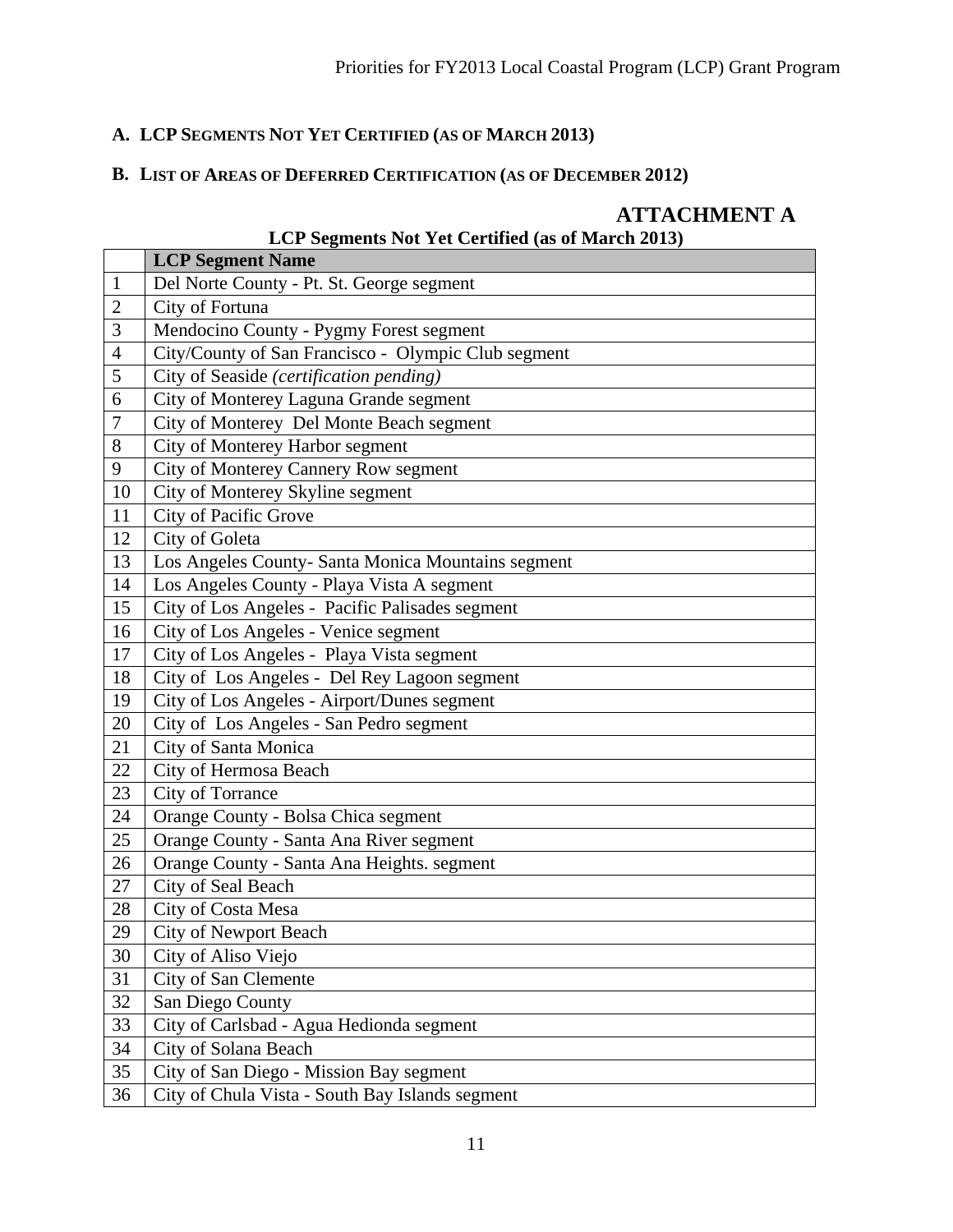|                 | <b>ADC Summary</b>                            |                       |                         |                           |                                                                                                     |  |
|-----------------|-----------------------------------------------|-----------------------|-------------------------|---------------------------|-----------------------------------------------------------------------------------------------------|--|
|                 | <b>Name of ADC</b>                            | <b>Location</b>       | <b>Acreage District</b> |                           | <b>Issue Summary</b>                                                                                |  |
| $\mathbf{1}$    | Pacific Shores<br>Subdivision                 | Del Norte<br>County   | 500                     | North<br>Coast            | 1500 lots; hazards, water quality,<br>location of development, ESHA,<br>public works                |  |
| 2               | Little Mo-Peepe                               | <b>Crescent City</b>  | 8                       | North<br>Coast            | coastal zone boundary line; site of<br>mobile home sales and logging<br>pond                        |  |
| 3               | Stagecoach Hill                               | Humboldt<br>County    | 305                     | <b>North</b><br>Coast     | 30 lots; access, erosion, urban<br>limit line; lack of water supply                                 |  |
| $\vert 4 \vert$ | <b>Big Lagoon Estates</b>                     | Humboldt<br>County    | 30                      | North<br>Coast            | ESHA protection/management;<br>litigation over land division;<br>timber and agriculture parcel size |  |
| $\vert 5 \vert$ | <b>Trinidad Area</b><br><b>Shoreline Lots</b> | Humboldt<br>County    | 200                     | North<br>Coast            | Access; prescriptive rights; ESHA                                                                   |  |
| $\overline{6}$  | <b>Trinidad Harbor</b>                        | City of<br>Trinidad   | 76                      | <b>North</b><br>Coast     | 43 ac. land; 33 ac. water area;<br>access; type and extent of boating<br>and upland development     |  |
| 7               | Calle Del Arroyo Lots                         | Marin Co.Unit         | 3.5                     | North<br>Central<br>Coast | 24 parcels; buildout; inadequate<br>septic; setback from Bolinas<br>lagoon                          |  |
| 8               | Quarry Area                                   | City of Pacifica      | 145                     | North<br>Central<br>Coast | land use; erosion; endangered<br>species (SF garter snake)                                          |  |
| $ 9\rangle$     | <b>Shell Dance</b>                            | City of Pacifica      | 11                      | North<br>Central<br>Coast | result of inland shift of coastal<br>zone boundary; land use                                        |  |
| 10              | <b>Westside Ag Lands</b>                      | City of Santa<br>Cruz | 14                      | Central<br>Coast          | Agricultural land; wetlands; land<br>use; coastal dependent/priority vs.<br>non priority use        |  |
| 11              | Malpaso Beach                                 | Monterey<br>County    |                         | Coast                     | Central public access                                                                               |  |
| 12              | Yankee Beach                                  | Monterey<br>County    |                         | Central<br>Coast          | public access                                                                                       |  |
| 13              | Fort Ord                                      | Monterey<br>County    |                         | Central<br>Coast          | created when federal base<br>conversion                                                             |  |
| 14              | Fort Ord ADC                                  | City of Marina        |                         | Central<br>Coast          |                                                                                                     |  |

### **ATTACHMENT B List of Areas of Deferred Certification (as of December 2012)**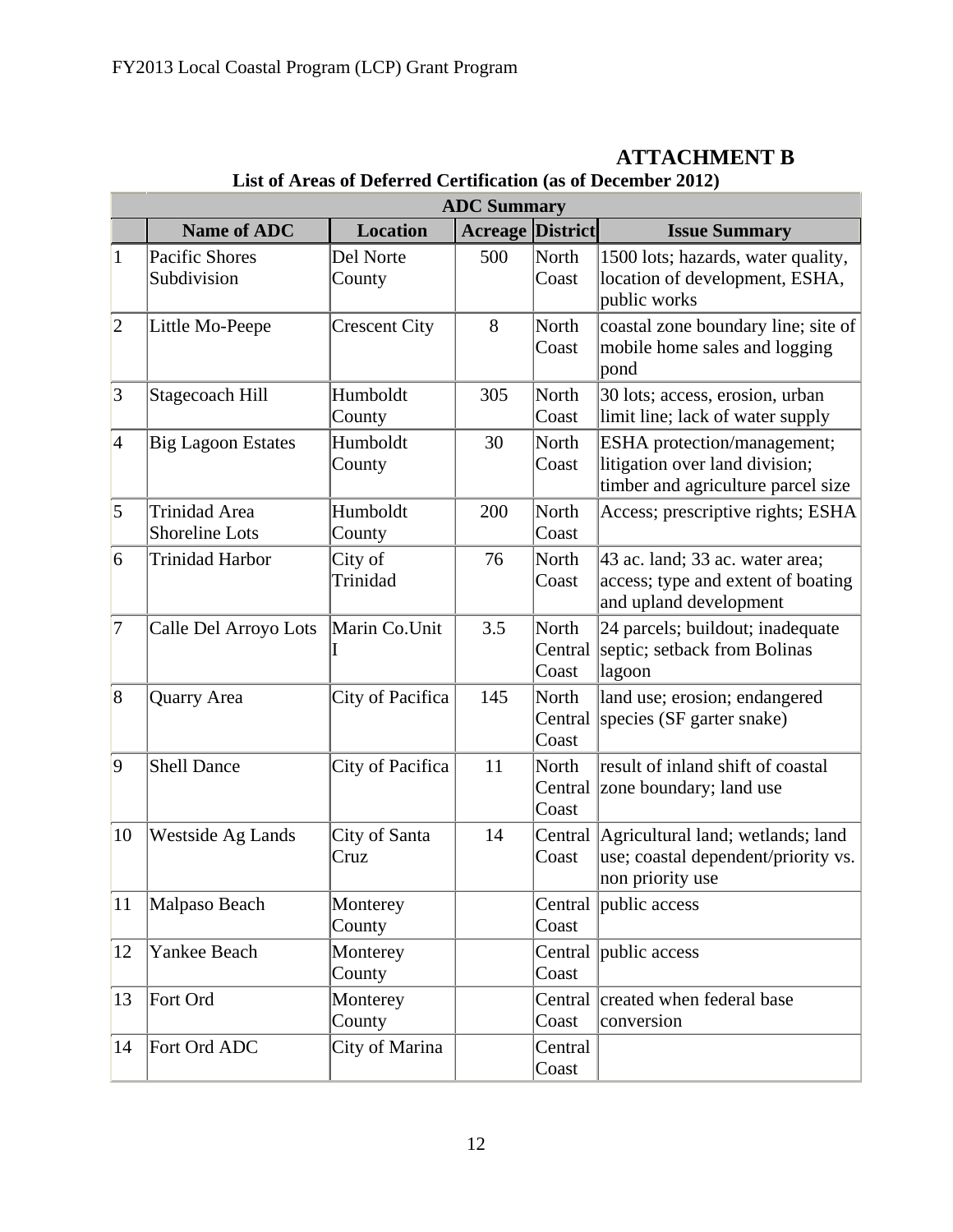|    | <b>ADC Summary</b>         |                                                  |                         |                       |                                                                           |  |
|----|----------------------------|--------------------------------------------------|-------------------------|-----------------------|---------------------------------------------------------------------------|--|
|    | <b>Name of ADC</b>         | <b>Location</b>                                  | <b>Acreage District</b> |                       | <b>Issue Summary</b>                                                      |  |
| 15 | So.of Bay Ave.             | City of Sand<br>City                             | 17                      | Coast                 | Central sand dunes/beach; zoning<br>unresolved; TDC program               |  |
| 16 | <b>Hayward Lumber</b>      | City of Pacific<br>Grove                         | $\mathbf{1}$            | Central<br>Coast      | land use - open space vs.<br>commercial                                   |  |
| 17 | <b>Sweet Springs Marsh</b> | San Luis<br><b>Obispo County</b>                 | 10                      | Central<br>Coast      | wetlands and priority land uses                                           |  |
| 18 | Otto/So.Bay                | San Luis<br><b>Obispo County</b>                 | 50                      | Central<br>Coast      | land use; "paper subdivision"                                             |  |
| 19 | Haskell's Beach            | City of<br>Goleta/Santa<br><b>Barbara County</b> | 73                      | South<br>Central      | access, ESHA, erosion, density,<br>urban-rural boundary; water<br>service |  |
| 20 | <b>Channel Islands</b>     | Santa Barbara<br>County                          |                         | South<br>Central      | Two Channel Islands; access,<br>ESHA, oil development                     |  |
| 21 | <b>Beach Overlay</b>       | City of Santa<br>Monica                          |                         | South<br>Coast        |                                                                           |  |
| 22 | Civic Center               | City of Santa<br>Monica                          |                         | South<br>Coast        | priority land uses                                                        |  |
| 23 | <b>Cerritos Wetland</b>    | City of Long<br>Beach                            | 244.5                   | South<br>Coast        | Annexed from LA County;<br>wetland issues                                 |  |
| 24 | Pebbly Beach               | City of Avalon                                   |                         |                       | Erosion, ESHA, Land uses                                                  |  |
| 25 | <b>MWD Wetland</b>         | Huntington<br>Beach                              | 40                      | South<br>Coast        | wetland protection                                                        |  |
| 26 | <b>Irvine Cove</b>         | City of Laguna<br>Beach                          | $\boldsymbol{0}$        | South<br>Coast        | public access; locked gate<br>community                                   |  |
| 27 | Hobo Canyon                | City of Laguna<br>Beach                          | 361                     | South<br>Coast        | location and intensity of<br>development; access road                     |  |
| 28 | <b>Blue Lagoon</b>         | City of Laguna<br>Beach                          | 9.6                     | South<br>Coast        | public access                                                             |  |
| 29 | Three Arch Bay             | City of Laguna<br>Beach                          | 300                     | South<br>Coast        | public access                                                             |  |
| 30 | <b>Marblehead Coastal</b>  | City of San<br>Clemente                          | 192                     | South<br>Coast        | public access; environmental<br>protection of canyons;                    |  |
| 31 | <b>Tamarack Street 1</b>   | City of<br>Carlsbad                              |                         | San<br>Diego<br>Coast | <b>Tamarack Street 2</b>                                                  |  |
| 32 | <b>Tamarack Street 2</b>   | City of<br>Carlsbad                              |                         | San<br>Diego<br>Coast |                                                                           |  |